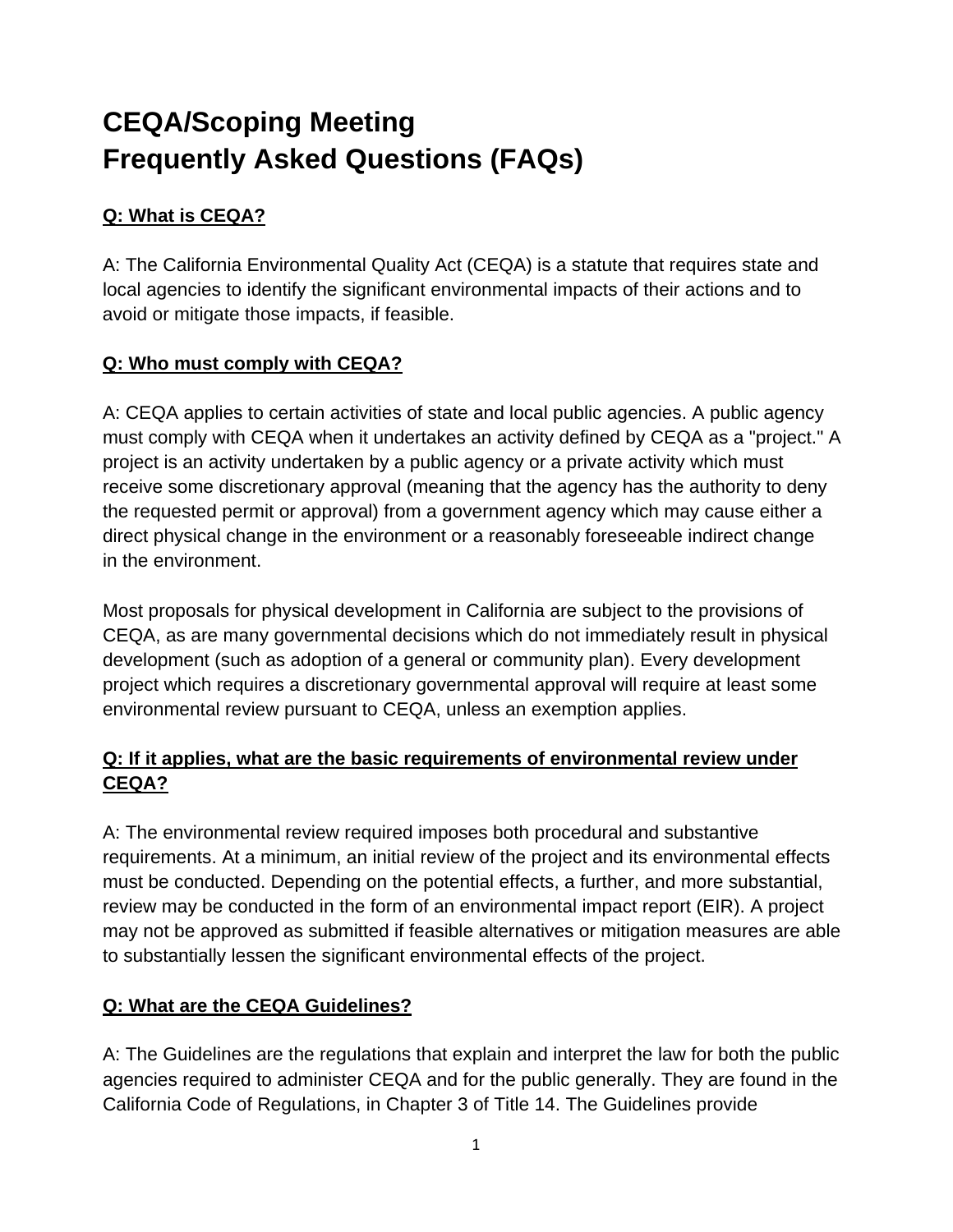objectives, criteria and procedures for the orderly evaluation of projects and the preparation of environmental impact reports, negative declarations, and mitigated negative declarations by public agencies. The fundamental purpose of the Guidelines is to make the CEQA process comprehensible to those who administer it, to those subject to it, and to those for whose benefit it exists. To that end, the Guidelines are more than mere regulations which implement CEQA as they incorporate and interpret both the statutory mandates of CEQA and the principles advanced by judicial decisions.

## **Q: Who enforces CEQA? What role does the City have in enforcement of CEQA?**

A: CEQA is a self-executing statute. Public agencies are entrusted with compliance with CEQA and its provisions are enforced, as necessary, by the public through litigation and the threat thereof. While the State is charged with the adoption of CEQA Guidelines, and may often assist public agencies in the interpretation of CEQA, it is each public agency's duty to determine what is and is not subject to CEQA.

## **Q: What is the purpose of the Notice of Preparation (NOP)?**

A: The purpose of the NOP is to solicit input from agencies, organizations and the public on the scope and content of the environmental information to be included in the Draft Environmental Impact Report (DEIR).

## **Q: What is the DEIR and how does it affect the cleanup of the site?**

A: The DEIR will establish a framework for project-level environmental documents to be prepared to address further development and refinement of remediation approaches and actions.

## **Q: What is the purpose of a scoping meeting?**

A: The purpose of a public scoping meeting is to inform the public that the lead agency, the City of Vacaville (City) is evaluating a project under the California Environmental Quality Act (CEQA) and to solicit public comment regarding the type and extent of environmental analyses to be undertaken.

At the scoping stage, the project design is not completed, and general information is available to provide to the public. The City describes the preliminary concept of the project, and asks for feedback.